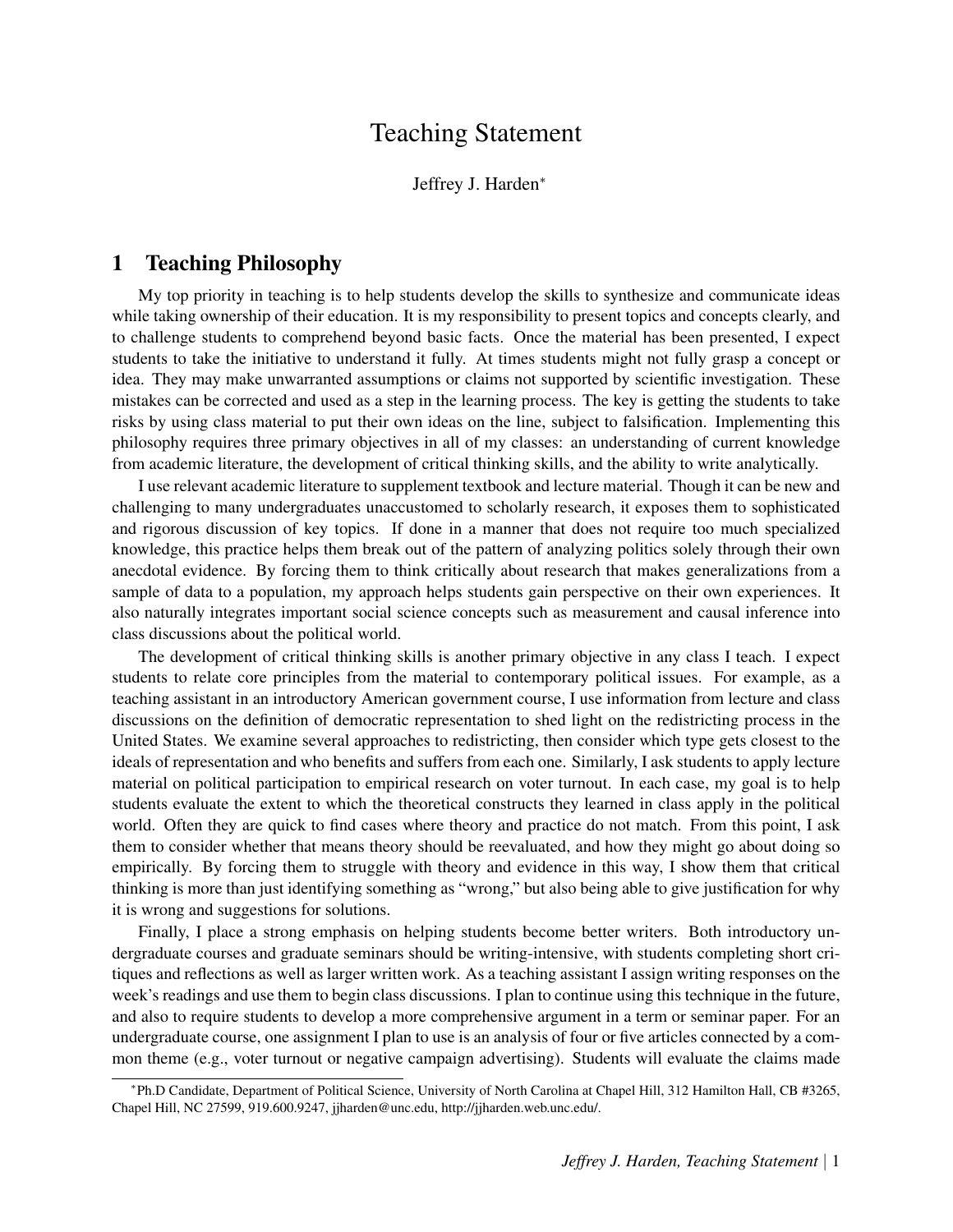in each article, come to their own conclusion as to which one makes the strongest argument, defend that conclusion, and include supporting evidence from the articles. Once completed, it is then my responsibility to provide thorough feedback targeting their ability to support an argument and their writing styles.

Learning is not just the power to remember facts, but the awareness to take a lesson taught in one context and apply it to another. As a teacher, my goal is to help students identify patterns that are common across lessons, and even across courses. This can be done through an emphasis on the current state of knowledge in political science and the ability to think critically and communicate those thoughts clearly. When these goals are achieved, students leave my courses with an improved capacity to assess the political world around them, and are better able to think critically about any topic that is relevant to them in the future.

#### 1.1 Teaching Philosophy and Instruction in Quantitative Methodology

While my core outlook on teaching—giving students the skills to think and create on their own—guides me in any class, the nature of methods instruction requires a slightly different set of priorities. The cumulative aspect of mathematics necessitates that concepts, algorithms, and assumptions be clearly understood early on to prevent students from getting lost and overwhelmed. Thus, I aim to keep careful control over students' work in methods courses, especially at the beginning. I also strive to repeat key lessons in different ways to increase the chance of retention. For example, to illustrate the assumptions of ordinary least squares, I first show students the analytic expressions, then show them graphical output from simulations with violations to those assumptions. Finally, a homework assignment requires them to simulate data that violates a different assumption and graphically display the consequences for the estimator. This approach reinforces the key concepts rather than just giving students a vague sense of the method's objective. I emphasize hands-on experience in methods courses at both the graduate and undergraduate levels. This includes frequent assignments, and larger papers or projects centered on applying skills from class to substantive questions.

Overall, as a methods instructor I aim to help students understand the intuition behind statistical concepts while still pushing them to move beyond simply knowing what to type into computer software. My goal is for students to leave my classes with (1) an understanding of how to use the tools I taught in their own substantive work, and (2) a strong enough methodological foundation to understand from first principles any method that appears in social science research over the course of their careers.

### 2 Teaching Interests

Depending on the needs of the department at School Name, I am prepared to teach undergraduate level research methods courses, as well as courses on American government, state and local politics, campaigns and elections, public opinion, and political behavior. At the graduate level, I am interested in teaching in a methods sequence, including courses in probability theory, linear models, and generalized linear models and maximum likelihood. Furthermore, I could offer specialized graduate courses on Monte Carlo simulation and resampling methods, Bayesian statistics, time series analysis, and scope and methods/research design. I would also like to teach graduate seminars on state and local politics, campaigns and elections, public opinion, and macro politics.

# 3 Overview of Teaching Experience

As detailed below, my teaching experience and interests cover both methods and American politics. Additionally, I completed the UNC political science department's semester-long course "Teaching in Political Science." That course gave me an in-depth look at pedagogical theory and best practices in college-level teaching. Also, while taking that course I designed an introductory undergraduate class in American government, including the creation of a syllabus, writing assignments, and outlines of lecture notes.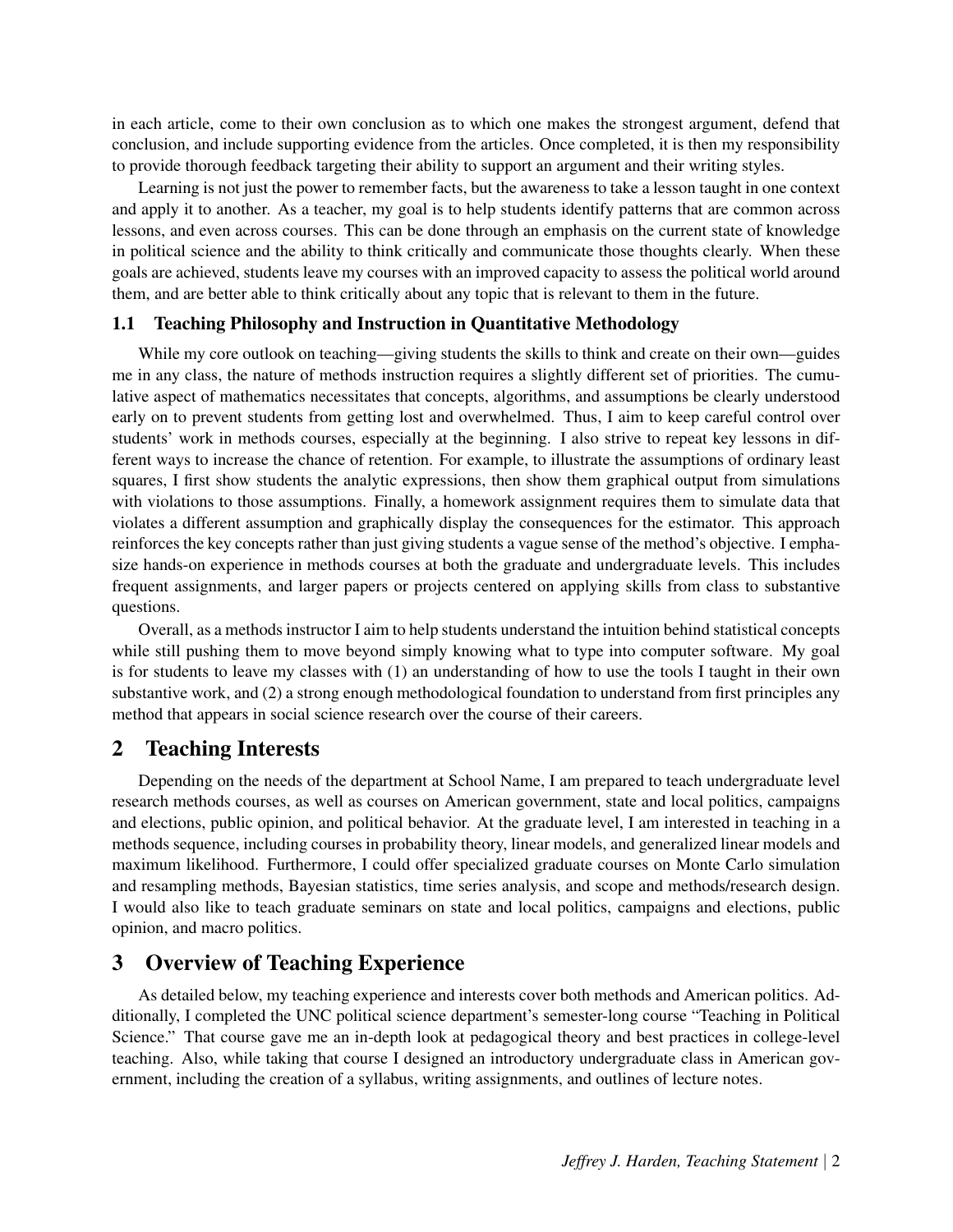In methods, I have taught short courses to faculty and students on the statistical environment R and typesetting system LATEX at UNC's Odum Institute for Research in Social Science every semester since Spring 2010. These courses—which I designed and teach on my own—involve approximately five hours of instruction and take beginning students through most of the learning curve of each program. For example, in the R course someone with no prior experience comes away with the ability to estimate multivariate models, graph results, and use simulation techniques, among other skills.

Additionally, I served as the teaching assistant to a graduate-level methods course on linear models. In that course I lead the weekly computer lab session, which was the equivalent of teaching a one credit-hour course on my own. I lectured to the class each week, including applying theory from the main lecture to real data and serving as the primary instructor of specialized material such as Monte Carlo simulation, posterior sampling, and resampling methods. In general, my job was to provide first year graduate students with a foundational knowledge of how to use quantitative social scientists' primary tools. From these experiences I am prepared to teach undergraduate research methods as well as graduate-level courses on probability theory, linear models, generalized linear models and maximum likelihood, Bayesian statistics, time series analysis, and scope and methods/research design.

Finally, in June 2011, I co-taught (with Tom Carsey) a week-long course titled "Monte Carlo Simulation and Resampling Methods for Social Scientists" through the Interuniversity Consortium for Political and Social Research (ICPSR). That course covered the theory and practice behind (1) simulation as a means of evaluating statistical models and competing estimators, as a teaching tool, and as method for understanding substantive questions, and (2) resampling methods like bootstrapping and jackknifing. The main theme of the course was that the use of simulation and resampling to mimic the process of repeated samples provides researchers with considerable leverage in assessing their statistical models and in evaluating substantive theory. The course met for 8 hours per day for five days. Tom taught theory in the mornings, and I taught practice and implementation in the afternoons. I could easily extend the material from this course to a semester-long graduate seminar on simulation and resampling methods.

I also have experience teaching in American politics. I served as a teaching assistant for undergraduate courses for three semesters. This experience includes twice leading three discussion sections of approximately 20 students each in an introductory American government course and one semester of leading discussion sections in a state and local politics course. In each case I was responsible for generating lesson plans to teach each week, leading class discussions of that material, giving weekly assignments, holding weekly office hours, and grading all course material. This experience taught me that providing quality instruction to students requires organization, flexibility, and a willingness to be available for help. From these experiences I am prepared to teach a wide range of undergraduate and graduate American politics courses.

## 4 Student Evaluations

Below I provide summary statistics and example comments from my evaluations as a lead instructor/coinstructor and as a teaching assistant (TA).

#### 4.1 Summary Statistics

Course evaluations at the Odum Institute are measured by questions on a 1–4 scale, with higher scores corresponding to more positive evaluations. Table 1 reports mean scores across both my  $R$  and LATEX courses for three semesters. Course evaluations at UNC are measured by several questions on a 1–5 scale, with higher meaning more positive evaluations. In Tables 2–4 I report the mean of scores given by my students for each question, as well as the political science department means during that semester. Note that in every instance my score was above the departmental mean, even when the departmental mean was quite high.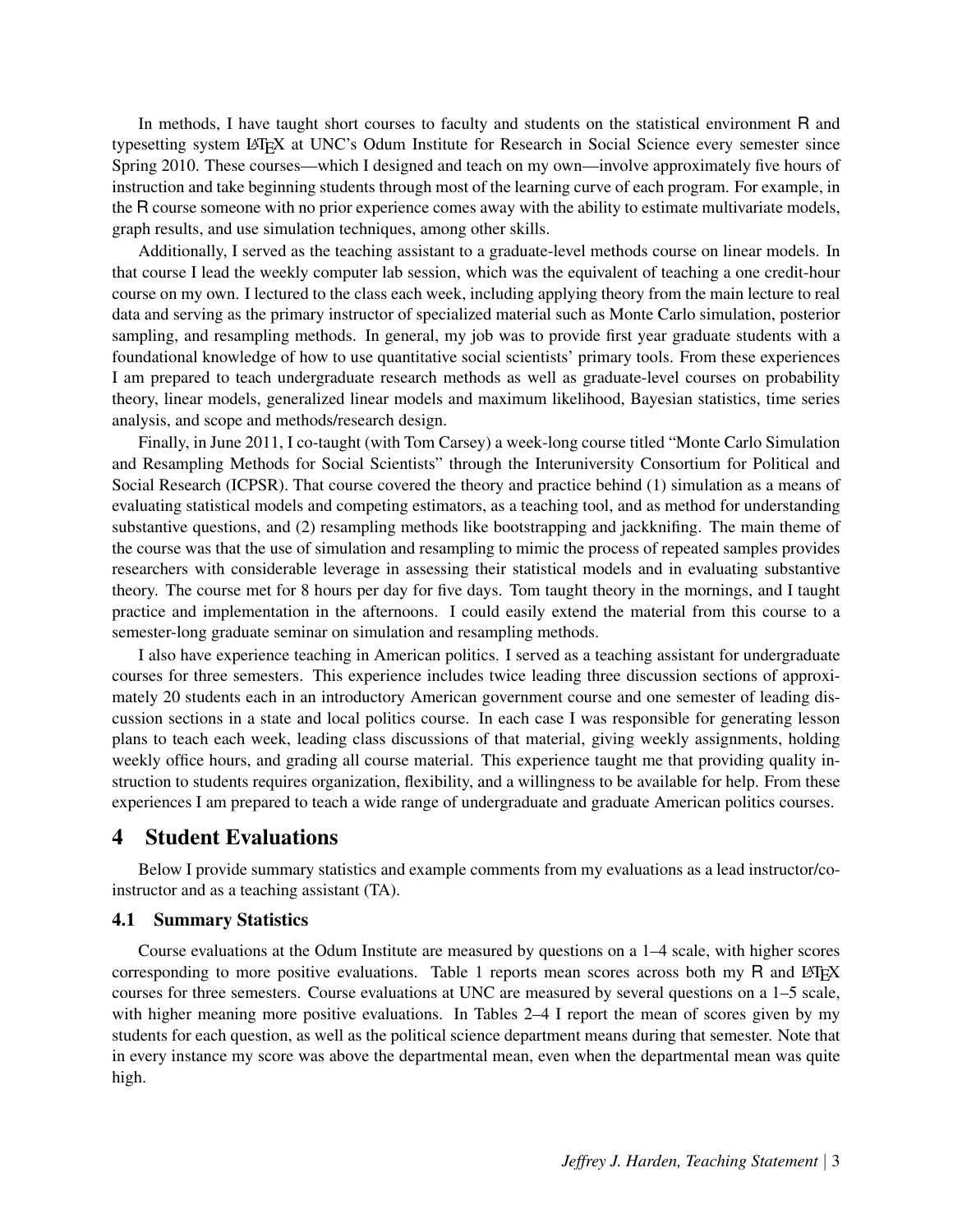| How would you rate the                        | Mean |
|-----------------------------------------------|------|
| overall quality of the course?                | 3.60 |
| instructor's knowledge of the subject matter? | 3.81 |
| instructor's style of presentation?           | 3.60 |
| course content/topics covered?                | 3.64 |
| quality of visual aids?                       | 3.79 |
| relevance to your work or studies?            | 3.48 |
| opportunities to get your questions answered? | 3.81 |

Table 1: Evaluation of Role as Lead Instructor for Short Courses on R and LATEX (1-4 Scale)

*Note: All questions on a 1–4 scale with 1 = poor, 2 = fair, 3 = good, and 4 = excellent. Data taken from Spring 2010, Fall 2010, and Spring 2011.* N *= 42.*

| Table 2: Evaluation of Role as a TA for a Graduate |  |
|----------------------------------------------------|--|
| Methods Course on Linear Models (1–5 Scale)        |  |

| Was the instructor                        | Mean | Department Mean |
|-------------------------------------------|------|-----------------|
| a fair grader?                            | 4.89 | 4.23            |
| good at leading class discussion?         | 4.78 | 3.92            |
| well prepared for class?                  | 5.00 | 4.15            |
| a master of the material?                 | 4.89 | 3.80            |
| available during office hours?            | 4.89 | 4.01            |
| good at giving useful comments on papers? | 4.33 | 3.90            |
| overall excellent?                        | 4.78 | 4.15            |

*Note: All questions on a 1–5 scale with 1 = strongly disagree, 2 = disagree, 3 = neutral, 4 = agree, and 5 = strongly agree. Data taken from Spring 2010.* N *= 9.*

| Introduction to Government in the United States $(1-5)$ Scale) |      |                 |  |
|----------------------------------------------------------------|------|-----------------|--|
| Was the instructor                                             | Mean | Department Mean |  |
| a fair grader?                                                 | 4.27 | 4.20            |  |
| good at leading class discussion?                              | 4.36 | 3.91            |  |
| well prepared for class?                                       | 4.61 | 4.10            |  |
| a master of the material?                                      | 4.51 | 3.79            |  |
| available during office hours?                                 | 4.54 | 3.93            |  |
| good at giving useful comments on papers?                      | 4.03 | 3.86            |  |
| overall excellent?                                             | 4.40 | 4.12            |  |

Table 3: Evaluation of Role as a TA for Introduction to Government in the United States (1–5 Scale)

*Note: All questions on a 1–5 scale with 1 = strongly disagree, 2 = disagree, 3 = neutral, 4 = agree, and 5 = strongly agree. Data taken from Fall 2009.* N *= 60.*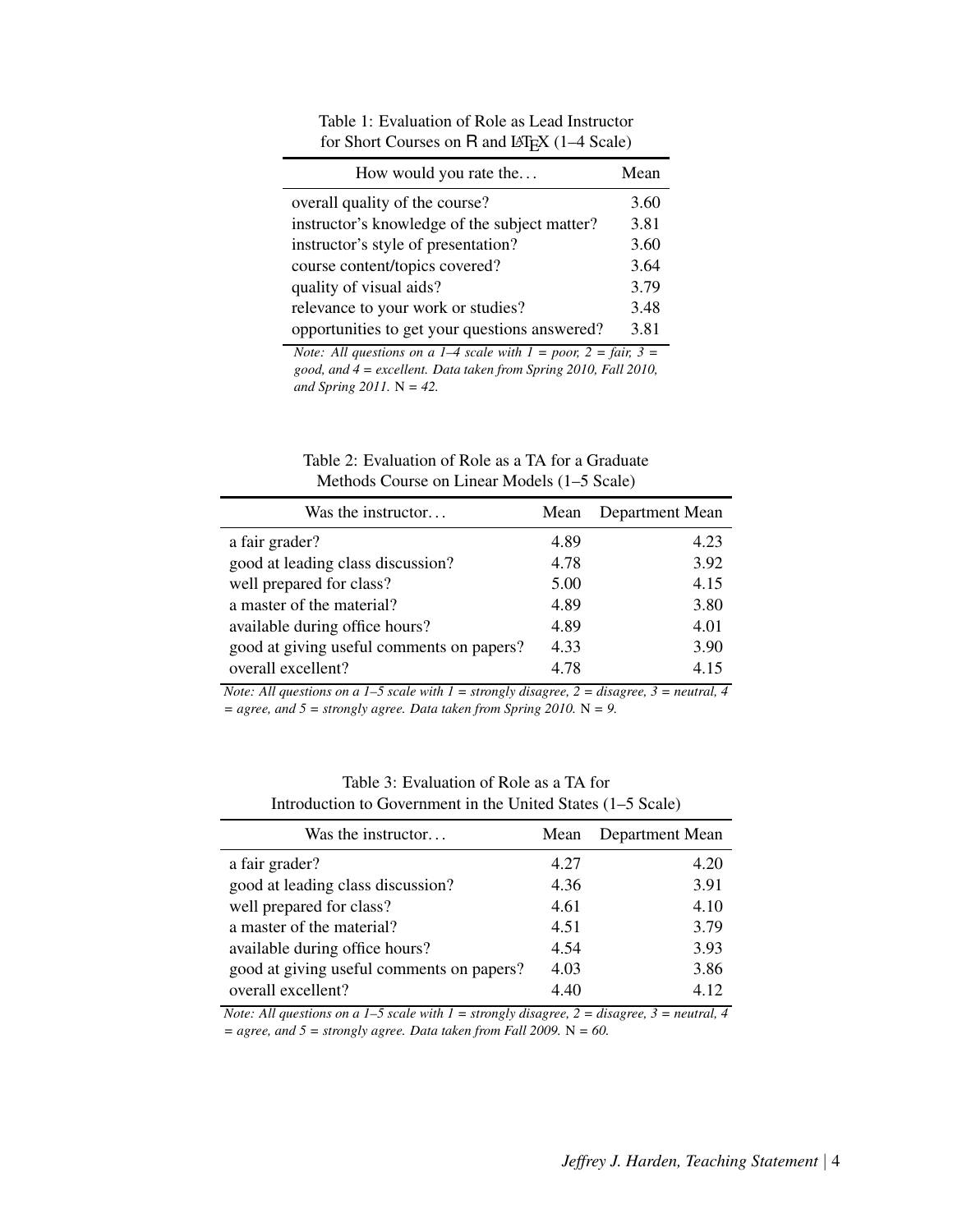| Was the instructor                        | Mean | Department Mean |
|-------------------------------------------|------|-----------------|
| a fair grader?                            | 4.33 | 4.25            |
| good at leading class discussion?         | 4.08 | 3.92            |
| well prepared for class?                  | 4.66 | 4.21            |
| a master of the material?                 | 4.48 | 3.84            |
| available during office hours?            | 4.35 | 4.03            |
| good at giving useful comments on papers? | 4.06 | 4.02            |
| overall excellent?                        | 4.28 | 4 1 7           |

Table 4: Evaluation of Role as a TA for State and Local Politics (1–5 Scale)

*Note: All questions on a 1–5 scale with 1 = strongly disagree, 2 = disagree, 3 = neutral, 4 = agree, and 5 = strongly agree. Data taken from Spring 2009.* N *= 55.*

## 4.2 Example Comments

Course evaluations at UNC allow students to provide written feedback about the course and instructor. Throughout my time as an instructor I have received many suggestions from students that I will use to improve future classes. Below are a set of comments that reflect on my teaching successes to date.

Box 1: Comments on Role as an R and LAT<sub>E</sub>X Short Course Instructor

- "Jeff did a great job introducing us to LAT<sub>EX</sub>."
- "Really clear presentation. Very useful!"
- "Thanks for the great introduction to R! I will definitely be using [the course material] in the future."
- "I learned a lot. The instructor was very good!"
- "Great job, good presentation."
- "Willing to answer questions."
- "Having fully-commented code to look at was nice."

### Box 2: Comments on Role as a Co-Instructor of an ICPSR Course

- "[Jeff was] terrific—very knowledgeable and accessible; clear."
- "[Jeff was] fantastic and had great depth of knowledge of the material."
- "[Jeff gave] clear explanations of concepts [and] used multiple examples to explain points. If you didn't 'get it' the first time, you got more chances. [He] didn't use too much jargon, making the material very accessible."
- "I wish Jeff had been my instructor in graduate school!"
- "The lab sessions were very sophisticated."
- "The course was superb. I ended up reading several books on R this summer and it all traces back to the short course. You provided a great foundation."
- "I will be using [the course material] in a current project that I am working on."